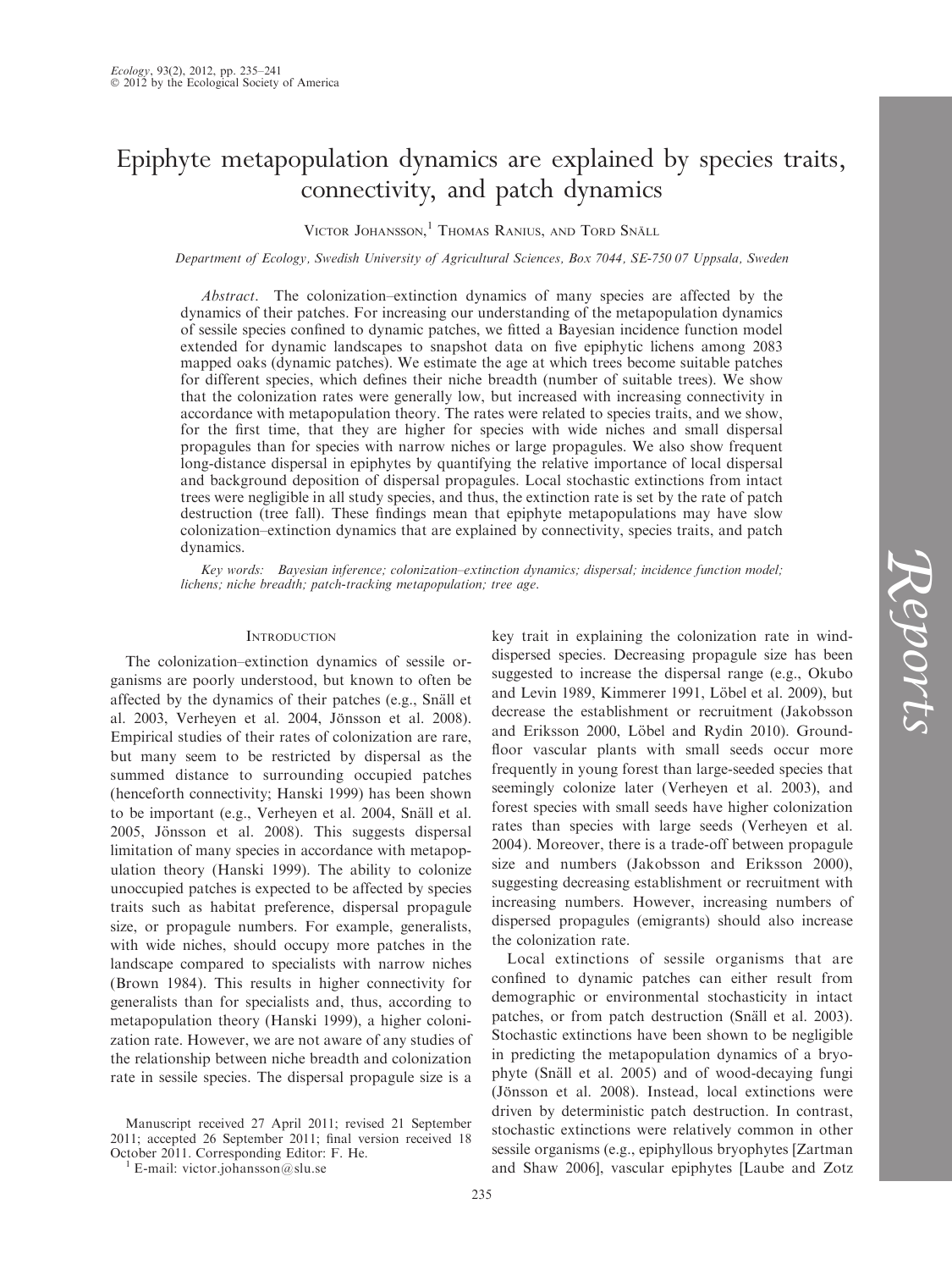

FIG. 1. Conceptual model for the relationship between niche breadth, propagule size, and colonization rates in sessile species. The colonization rate increases from dark to light. The characteristics of the study lichen species according to the literature and independent data (Appendix A: Table A1) are illustrated by the placement of their names.

2007], epixylic lichens [Caruso et al. 2010], a lichen [Öckinger and Nilsson 2010]). Evidently, the importance of local stochasticity in determining the extinction rates of sessile organisms varies, and one reason may be the stability of the patches.

A key problem in studying colonization–extinction dynamics of sessile species is their slow dynamics. Therefore, a model that can be fitted using data from one point in time (henceforth snapshot data) is useful. Verheyen et al. (2004) extended the incidence function model (IFM; Hanski 1994) to dynamic landscapes by including the age of the patches. This meant adding a temporal dimension to the model, a feature that was lacking in the original IFM. We modify and extend this model for answering the questions addressed in the current study.

The tree–epiphyte system is a good model system to explore dispersal and metapopulation processes of sessile species living in dynamic landscapes, as trees are easily defined patches that emerge, grow, and fall, surrounded by an inhospitable matrix. In Europe, pendunculate oak (Quercus robur L.) trees constitute a key host for many species groups (Niklasson and Nilsson 2005). One example is epiphytic lichens, of which many depend on the characteristic coarse bark of old oaks (Thor and Arvidsson 1999). The frequency and occurrence of many of these species increase with tree age or with tree characteristics that are correlated with age (Ranius et al. 2008, Johansson et al. 2010). As the tree ages, the abiotic conditions and the substrate suitability changes, and tree age is therefore a suitable, relatively easily measured, niche proxy for epiphytes.

The study aim is to increase the understanding of the metapopulation dynamics of sessile species with slow colonization–extinction rates that depend on the dynamics of their patches. The approach is fitting a modified and extended Bayesian version of the IFM for dynamic landscapes (Verheyen et al. 2004) using snapshot data on a set of epiphytic lichens. Specifically, we investigate whether the colonization–extinction dynamics are explained by metapopulation theory: are colonizations explained by connectivity, and are extinctions explained by local population processes or patch dynamics? We also investigate the relative importance of local dispersal between patches in the study area and long-distance dispersal from the surrounding landscape. Finally, we investigate whether the colonization rates are explained by niche breadth or propagule size. We hypothesize that the colonization rates are highest in generalists (colonizing younger trees) with small propagules, and lowest in specialists (colonizing older trees) with large propagules (Fig. 1).

## **METHODS**

The field work was conducted June–August 2008 at "Tinnerö Eklandskap" (58°22′ N, 15°36′ E), an oak-rich nature reserve situated in southeastern Sweden. The area was an important hay producer from the beginning of the 17th century until about 1960, with a high proportion of oak-rich wooded meadows (Anonymous 2006; see Plate 1). We choose this study area because of the known high current and historical oak density (Anonymous 2006). Another reason was that the current age distribution of potentially suitable trees suggests that the system is in regeneration and mortality equilibrium (Appendix A: Fig. A1). Thereby, we also expect an equilibrium in lichen colonization–extinction dynamics, where the extinction rate is determined by the sum of stochastic extinctions from intact trees and deterministic extinctions as trees die and their bark falls off.

We studied five oak-associated crustose lichen species, with varying propagule size and niche breadth (Fig. 1; Appendix A: Table A1). All species except Chaenotheca phaeocephala are mainly found on old oaks (Ranius et al. 2008). This species occurs also on old deciduous trees of other species. All species except one are red-listed (Gärdenfors 2010).

Within an area of  $2.1 \text{ km}^2$ , all potentially suitable oaks were mapped using GPS (Appendix A: Fig. A2). For each tree (in total 2083), we also measured tree and environmental variables that were hypothesized to affect lichen metapopulation dynamics or tree age (Appendix A: Table A2). On all trees within the area and within a buffer zone around the area (Appendix A: Fig. A2) we recorded the occurrence of each study species. The ages of all trees were either measured using increment cores or estimated based on tree and environmental characteristics (Appendix A).

## The metapopulation model

We applied the IFM that has been extended to be applicable on dynamic landscapes (Verheyen et al. 2004). To incorporate patch dynamics, Verheyen et al. (2004) added a temporal dimension to the IFM (Hanski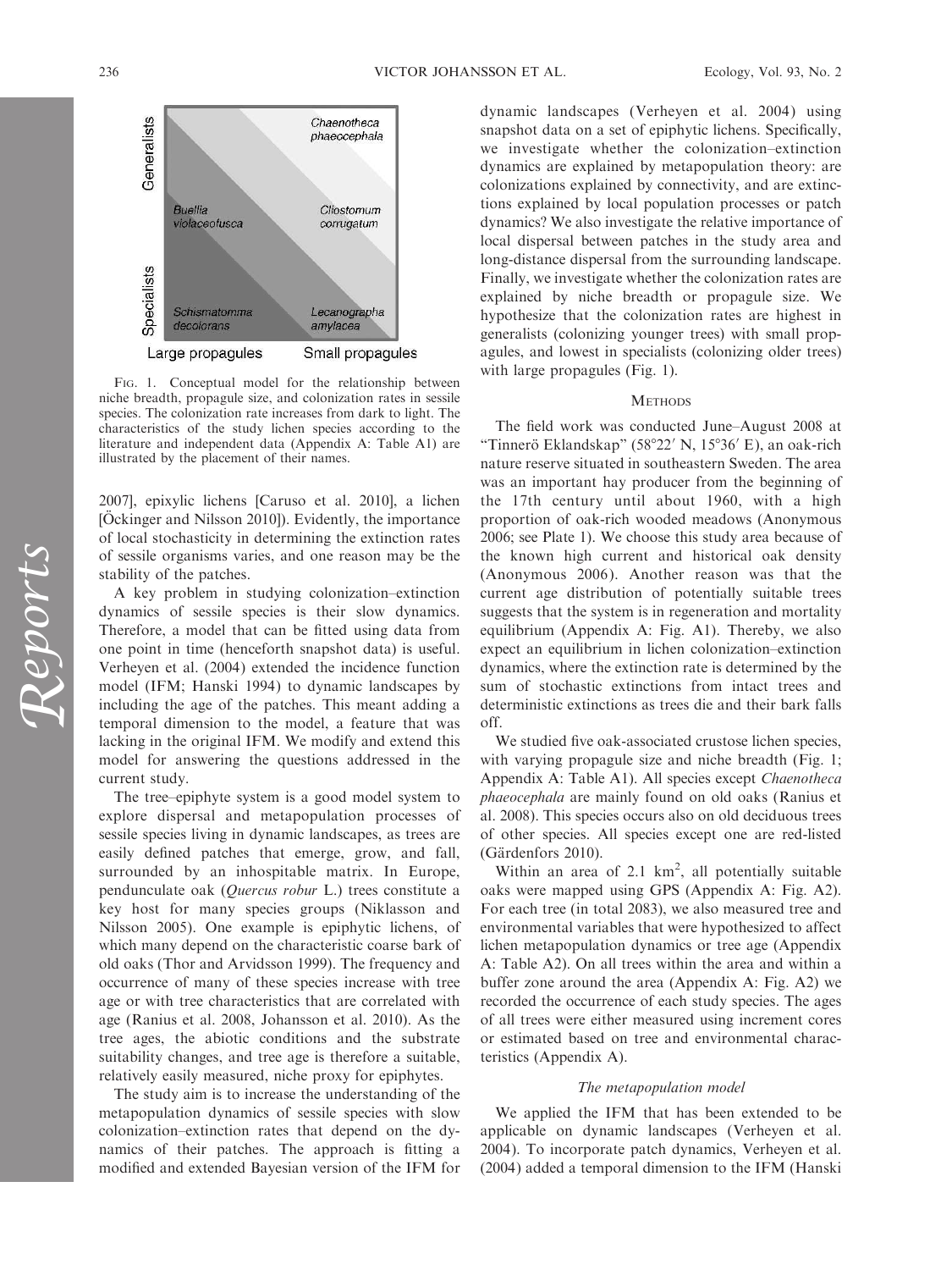| TABLE 1. Deviance information criterion (DIC) values for metapopulation models for five epiphytic lichen species, with the final |  |  |  |  |  |
|----------------------------------------------------------------------------------------------------------------------------------|--|--|--|--|--|
| model in boldface type.                                                                                                          |  |  |  |  |  |

| Model                                                                   | Chaenotheca<br>phaeocephala<br>$(N = 994)$ | Cliostomum<br>corrugatum<br>$(N = 196)$ | Lecanographa<br>amylacea<br>$(N = 25)$ | Buellia<br>violaceofusca<br>$(N = 95)$ | <i>Schismatomma</i><br>decolorans<br>$(N = 18)$ |
|-------------------------------------------------------------------------|--------------------------------------------|-----------------------------------------|----------------------------------------|----------------------------------------|-------------------------------------------------|
| Null model, background<br>deposition $(\Xi)$ , $\Psi = 0$               | 1927                                       | 1062                                    | 217.4                                  | 677.2                                  | 172.7                                           |
| Age threshold, $\Psi$<br>Kernel, $E = 0$                                | 1619<br>1296                               | 892.9<br>866.7                          | 174.2                                  | 609.3<br>596.3                         | 139.8                                           |
| Kernel + $\Xi$ , $E = 0$<br>Kernel, $E > 0$<br>Kernel + $\Xi$ , $E > 0$ | 1371<br>1233<br>1317                       | 851.8<br>865.4<br>852.9                 | 144.3                                  | 577.0<br>596.3<br>577.5                |                                                 |

Notes: From top to bottom, parameters are successively included, starting with the null model, which only includes a background deposition of dispersal propagules  $(\Xi)$ , and assumes that trees are suitable from age  $= 0$ . The model with the age threshold estimates the age at which the trees become suitable (W). The remaining models include a dispersal kernel, a background deposition of dispersal propagules  $(\Xi)$ , or an extinction rate  $(E)$  larger than 0. For L. amylacea and S. decolorans, an empty cell means that the model could not be fitted. N is the number of occupied trees.

1994) by using an equation from Feller (1967) to solve for the conditional probability that a patch is occupied at an arbitrary age:

$$
J_i(\text{age}) = \frac{C_i - C_i(1 - C_i - E_i)^{\text{age}-\psi}}{C_i + E_i}.
$$
 (1)

This extension also facilitates the solving for colonization  $(C_i)$  and extinction  $(E_i)$  rates, which may otherwise be difficult as very different rates can lead to similar patterns of species occupancy. We further extended the model by adding the parameter  $\Psi$ , which defines the age at which a patch (here, a tree) becomes suitable for colonization. This parameter estimates the breadth of the niche: a species colonizing young trees also (i.e., a generalist) has a wider niche than a species colonizing only old trees (i.e., a specialist). In the code for fitting the model, age- $\Psi$  was set to 0 if age  $\lt \Psi$ . Thus,  $J_i(\text{age}) =$ 0 if age  $< \Psi$ .

We modeled the colonization probability  $(C_i)$  as a function of connectivity  $(S_i)$  as

$$
C_{i} = 1 - \exp\left(\frac{-\left(\Xi + \Phi \sum_{j \neq i} p_{j} \left(\frac{\alpha^{2}}{2\pi} \exp(-\alpha \times r_{ij})\right)\right)}{S_{i}}\right).
$$
\n(2)

This relationship assumes independent colonization success among propagules, which is biologically reasonable for our study species. The original IFM used a sigmoid relationship, which is a way to model Allee effects (Hanski 1994). Our connectivity measure  $(S_i)$ assumes that propagules are dispersed from unknown background sources at long distance with the rate  $\Xi$ , or from local (within the area) occupied patches according to a dispersal kernel, where  $\alpha$  regulates the dispersal range and  $r_{ii}$  is the distance in meters between tree i and j (see Appendix B). The variable  $p_i = 1$  if tree *j* is occupied by the species; otherwise  $p_i = 0$ . The colonization parameter  $\Phi$  includes the rate of emigration of dispersal propagules from occupied patches, and the propagule establishment ability (''the force of infection'' using epidemiological terminology). We calculated the relative contribution of the background deposition  $(\Xi)$  in the connectivity measure as  $\Xi/\bar{S}$ , where  $\bar{S}$  is the mean of the connectivity for all patches. For testing the relative importance of local stochastic extinctions on metapopulation dynamics, we compared metapopulation models where we estimated the extinction rate,  $E$ , with models where the extinction rate was fixed at 0.

We built the Bayesian models based on the deviance information criterion (DIC; Appendix C; Spiegelhalter et al. 2002), which is an information-theoretic approach with properties similar to Akaike's information criterion (Burnham and Anderson 2002). For model code, also including a sub-model for patch occurrence, see the Supplement.

# RESULTS

For all species, the model was improved by including the age at which a tree becomes suitable for lichen colonization, i.e., the parameter  $\Psi$  (Table 1), which defines niche breadth. This threshold differed among species (Fig. 2a), and agreed with our hypothesis (Fig. 1), giving species-specific niche breadths and number of suitable trees in the study area (Fig. 2b).

The mean colonization rate of suitable trees differed among species (Fig. 2c). Generalists (having wide niches) with small dispersal propagules (Appendix A: Table A1), Chaenotheca phaeocephala and Cliostomum corrugatum, had the highest rates (Figs. 1 and 2c). The two specialists (with narrow niches), Lecanographa amylacea and Schismatomma decolorans (Appendix A: Table A1), had the lowest mean colonization rates (Figs. 1 and 2c). A similarly low colonization rate was found for Buellia violaceofusca, which has a wider niche but is dispersed by large propagules.

For four species (all except the one with the fewest occurrences), the models were substantially improved by including spatially explicit connectivity to occupied patches (Table 1). Adding the background deposition parameter  $(E)$ , which essentially models long-distance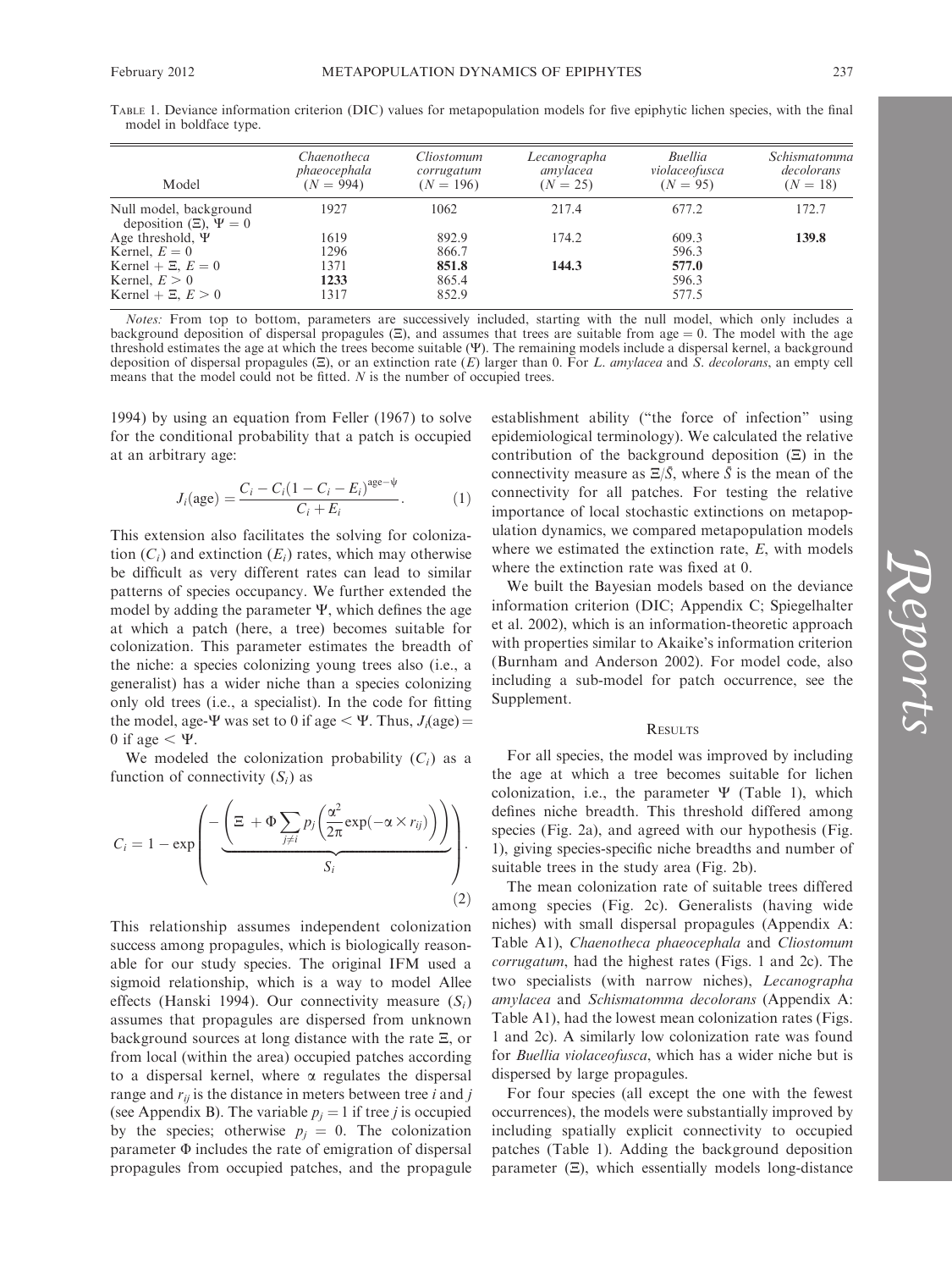

FIG. 2. (a) The age at which the trees become suitable for lichen colonization, (b) the number of suitable trees (niche breadth) for each lichen species, (c) the mean lichen colonization  $(C)$  and extinction rate  $(E)$  per year among suitable trees, (d) the background deposition of lichen dispersal propagules from unknown sources  $\Xi$ , (e) the dispersal range parameter  $\alpha$ , and (f) the colonization parameter  $\Phi$ . Modes (short vertical lines) and 50% (thick horizontal lines) and 95% (thin horizontal lines) highest posterior density intervals (Bayesian confidence intervals) of the parameters in the best model for each species are shown. Numbers underneath are the modes. In panel (b), the number of the occupied trees and occupancy (in parenthesis) are shown for each lichen species.

dispersal, improved model fit for all species but Chaenotheca phaeocephala. Among species with the background deposition parameter in the best model (Fig. 2d), it constituted 46% of the connectivity term for B. violaceofusca, and 52% and 10% for Cliostomum corrugatum and L. amylacea, respectively. B. violaceofusca is dispersed by large propagules and the others are dispersed by small ones. The estimate of the dispersal range parameter  $(\alpha)$  was relatively similar among species (Fig. 2e). However, the colonization probability on different distances from a source tree, which depends on the combination of  $\alpha$ ,  $\Phi$ , and  $\Xi$  (Eq. 2), varied considerably between species (Fig. 3). The colonization parameter  $(\Phi)$  was highest for *Chaenotheca phaeocephala* and L. amylacea (Fig. 2f), both dispersed by small propagules.

Stochastic extinctions from suitable trees were rare; the models were generally not improved by estimating a stochastic extinction rate  $(E)$  compared to fixing  $E = 0$ (Table 1). When estimating  $E$  for these species, the posterior distribution was close to 0. Using the mode of this posterior distribution as a fixed value also resulted in worse models. Only for Chaenotheca phaeocephala, the model was improved by estimating  $E$ , suggesting that stochastic extinctions may occur from standing trees. However, its extinction rate was also close to zero (Fig. 2c).

#### **DISCUSSION**

Using data from only a single snapshot of sessile species confined to dynamic habitat patches, we have shown (1) that colonization rates in epiphytes are strongly affected by connectivity to occupied patches, (2) that colonization rates are related to niche breadth and propagule size, (3) that local extinctions may be negligible in epiphytic lichens, and (4) that the age at which patches become suitable for colonization can be estimated based on snapshot data. Moreover, the Bayesian modeling approach applied allowed us to (5) investigate the relative importance of local and longdistance dispersal, (6) to provide credible intervals for all model parameters, reflecting natural variability and uncertainty, and (7) to make full use of the dataset on species occupancy although age had not been measured for all trees.

Our study shows a clear effect of connectivity on the colonization rate of all species except the one with fewest occurrences. This agrees with metapopulation theory (e.g., Hanski 1999) and earlier findings for many sessile species (Verheyen et al. 2004, Snäll et al. 2005, Jönsson et al. 2008). Moreover, we present what is to our knowledge the first study of epiphyte colonization rates in relation to species traits.

We found the highest mean colonization rates and occupancy for the two generalists with small dispersal propagules, Chaenotheca phaeocephala and Cliostomum corrugatum, in accordance with our hypothesis (Fig. 1). This implies that generalists occur more frequently than specialists (Brown 1984), which result in higher connectivities and, thus, higher colonization rates, in accordance with theory (Hanski 1999). Moreover, the colonization rate is determined by propagule size, and is higher for species with small propagules, which agrees with results from forest plant metapopulations (Verhey-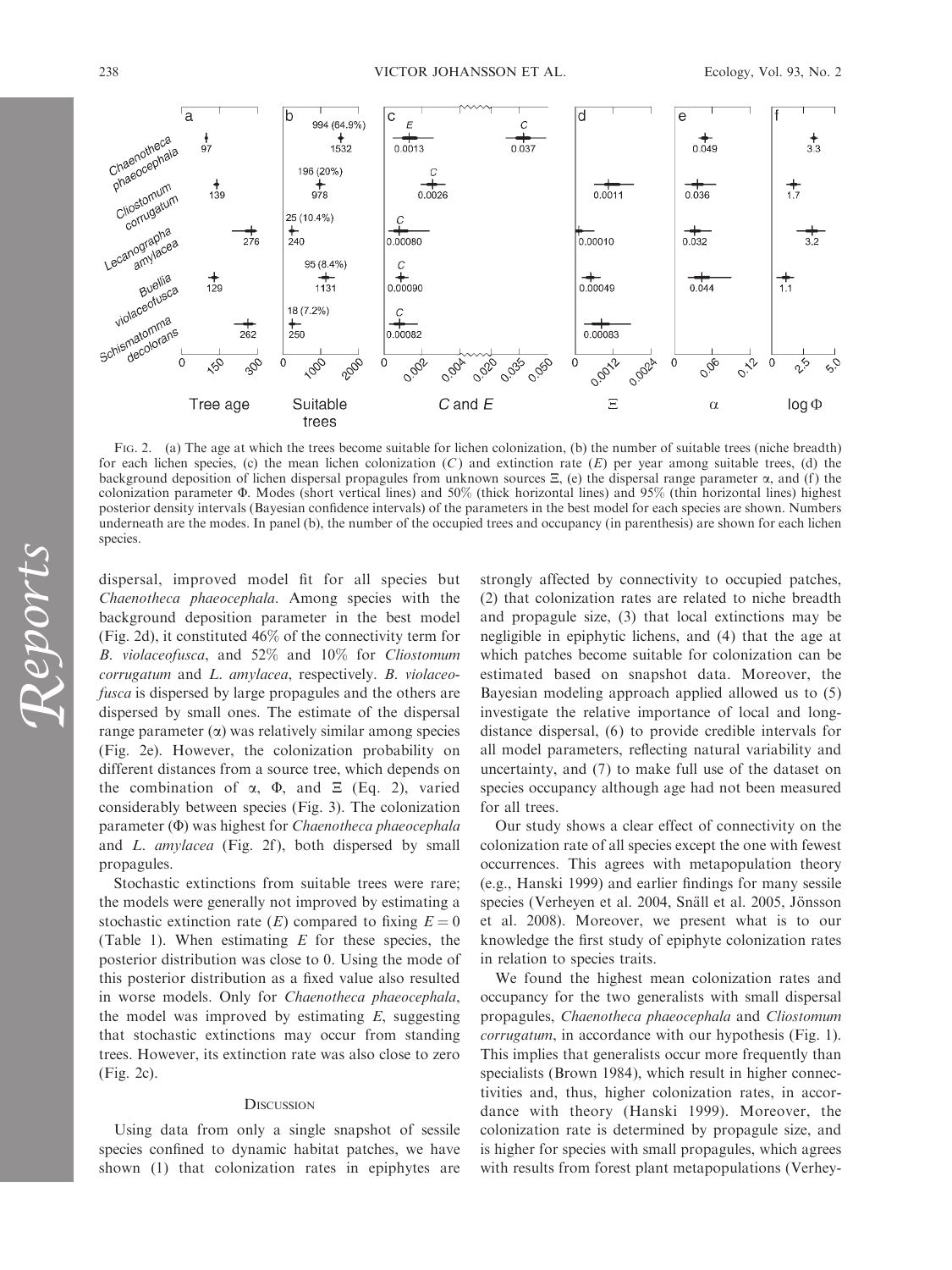en et al. 2004). Our models suggest that species with a high colonization rate have a long dispersal range, high propagule production, or high establishment capacity. For Cliostomum corrugatum, the dispersal range parameter  $(\alpha)$  suggested rather short local dispersal, but the best model also included the parameter for background deposition constituting half of the connectivity term, and this results in a relatively high colonization rate over long distances (Fig. 3). This suggests frequent longdistance dispersal, as expected for species dispersed by small propagules (Okubo and Levin 1989, Kimmerer 1991, Löbel et al. 2009). The finding also agrees with its random spatial genetic structuring among areas in the region (Lättman et al. 2009). Chaenotheca phaeocephala had the highest mean colonization rate, probably resulting from its wide niche (the widest) and small propagules. The high colonization parameter value  $(\Phi)$ suggests that this species has large spore production or high establishment capacity, rather than long dispersal range (Fig. 3). The most likely explanation is high spore

production, as the species forms numerous apothecia (V. Johansson, personal observation), and as the establishment capacity of small propagules is low (Löbel and Rydin 2010). Its high occupancy leads to high spore production within the study area, and it may mask the background deposition, which may be extensive.

We found the lowest mean colonization rates and occupancies for specialists or species with large propagules, i.e., for L. amylacea, S. decolorans, and B. violaceofusca in accordance with our hypothesis (Fig. 1). Lecanographa amylacea has a narrow niche, and thereby low occupancy and colonization rate, in spite of its small propagules and background deposition, suggesting a long dispersal range. The low colonization rate of S. decolorans can be a result of both the narrow niche and the large propagules. We could not fit the full spatial model, but its clumped occurrence pattern suggests a restricted dispersal range, as expected for a species dispersed by large propagules (Okubo and Levin 1989, Kimmerer 1991, Löbel et al. 2009). Buellia violaceofusca had a wide niche, and the low mean colonization rate is thereby probably a result of the large propagules. However, it surprisingly seems to disperse over long distances as the background deposition constituted half of the connectivity term. This suggests that a vector other than wind transports its propagules (Will and Tackenberg 2008). The low colonization parameter  $(\Phi)$ value is most likely a result of low propagule production in accordance with Jakobsson and Eriksson (2000), which means few potential dispersers and colonization events. This explanation is also supported by the finding that species with large asexually produced propagules, such as this, should have a high establishment capacity once they arrive at a patch, because large asexual propagules are less sensitive to variation in pH or drought (Löbel and Rydin 2010).

Our results suggest that when an epiphyte has established on a tree it is unlikely to go extinct until



FIG. 3. The yearly colonization probability of a tree for five lichen species as a function of the distance to one single occupied tree and species-specific estimates of the parameters  $\Phi$ ,  $\Xi$ , and  $\alpha$  (Eq. 2).

the tree dies; extinctions are deterministic, caused by tree fall (Snäll et al. 2003). In four out of five species, the model was not improved by including stochastic extinctions  $(E)$ . The same was found in an epiphytic moss (Snäll et al. 2005) and in wood-decaying fungi (Jönsson et al. 2008). In contrast, significant stochastic extinction rates have been reported for other sessile species confined to dynamic patches. We believe that one explanation can be the stability of the patches or the species' life form. In systems where the substrate is stable and when the species grows closely attached or even inside the substrate (the current study, Snäll et al. 2005, Jönsson et al. 2008), the local extinction risk can be assumed to be low. In contrast, when the species grows on the surface of a substrate that is unstable, for example growing, decomposing, or even moving, the local stochastic extinction risk can be assumed to be higher. Examples are leaves (Zartman and Shaw 2006), branches (Laube and Zotz 2007), and decomposing stumps (Caruso et al. 2010). One exception is Öckinger and Nilsson (2010) who reported significant stochastic extinctions in the epiphytic lichen Lobaria pulmonaria growing on the bark of old trees. Its extinction rate increased with increasing tree size, and the mechanism behind this finding is difficult to explain. We too found support for a non-zero extinction rate for C. *phaeoceph*ala, suggesting that stochastic extinctions from viable trees indeed occur. However, the low extinction rate, 0.0013, gives a mean local population lifespan of 770 years. As the oaks in the study region rarely become older than 500 years (Ranius et al. 2009), they are available as habitat for this species for roughly 400 years (500 minus 100). This means that tree fall is the main cause of local (deterministic) population extinctions also in this species. It should be noted, though, that local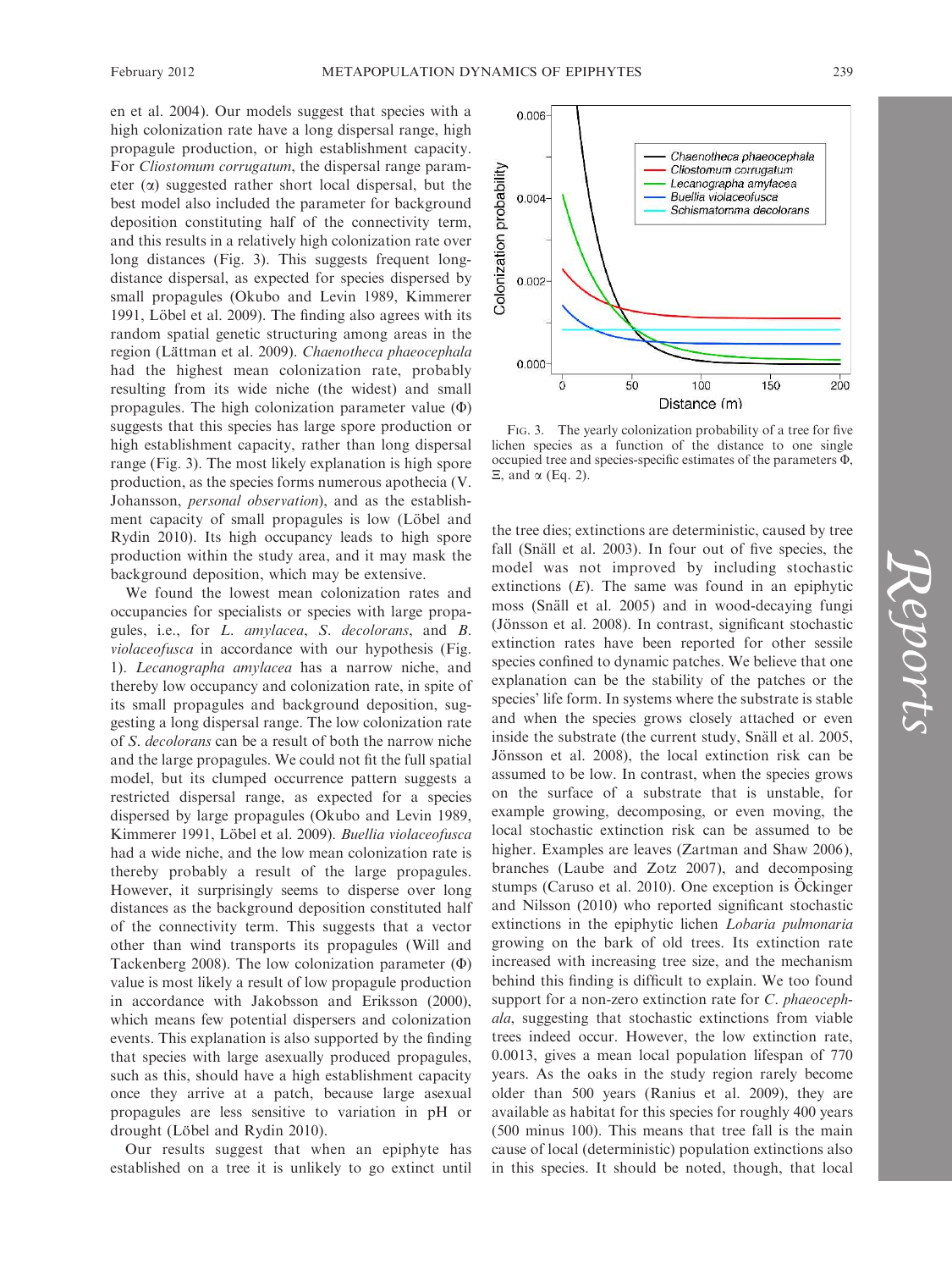

PLATE 1. A group of old oaks in the study area in southeastern Sweden. Photo credit: V. Johansson.

extinctions may increase if the management of these wooded pastures is abandoned (Paltto et al. 2011).

The modeling approach applied in this study is applicable on also other organisms with equilibrium metapopulation dynamics that are much affected by the dynamics of their patches. However, if the focal species influences the dynamics of the patches, such as in host– parasite systems, the model needs further extension. Fitted models for joint metapopulation and patch dynamics can be used to project the dynamics into the future, and are useful tools in metapopulation viability analysis for comparing species persistence in scenarios of land use or climate change (e.g., Snäll et al. 2009, Roberge et al. 2011).

# ACKNOWLEDGMENTS

We thank Ilkka Hanski, Swantje Löbel, Otso Ovaskainen, and two anonymous reviewers for valuable comments on the manuscript, and Göran Thor for identifying atypical specimens. The work was funded by FORMAS grant 2006-2105 to T. Ranius and grant 2005-933 to T. Snäll, and by a grant from Stiftelsen Eklandskapsfonden i Linköpings kommun to V. Johansson and T. Ranius.

#### LITERATURE CITED

- Anonymous. 2006. Naturreservatet Tinnerö eklandskap kultur och natur. Skötselplan. [In Swedish.] Linköpings kommun, Linköping, Sweden.
- Brown, J. 1984. On the relationship between abundance and distribution of species. American Naturalist 124:255–279.
- Burnham, K. P., and D. Anderson. 2002. Model selection and multi-model inference, Second edition. Springer, New York, New York, USA.
- Caruso, A., G. Thor, and T. Snäll. 2010. Colonizationextinction dynamics of epixylic lichens along a decay gradient in a dynamic landscape. Oikos 119:1947–1953.
- Feller, W. 1967. An introduction to probability theory and its applications. Wiley, New York, New York, USA.
- Gärdenfors, U. 2010. The 2010 Red List of Swedish species. Artdatabanken, SLU, Uppsala, Sweden.
- Hanski, I. 1994. A practical model of metapopulation dynamics. Journal of Animal Ecology 63:151–162.
- Hanski, I. 1999. Metapopulation ecology. Oxford University Press, Oxford, UK.
- Jakobsson, A., and O. Eriksson. 2000. A comparative study of seed number, seed size, seedling size and recruitment in grassland plants. Oikos 88:494–502.
- Johansson, V., T. Snäll, P. Johansson, and T. Ranius. 2010. Detection probability and abundance estimation of epiphytic lichens based on height-limited surveys. Journal of Vegetation Science 21:332–341.
- Jönsson, M. T., M. Edman, and B. G. Jonsson. 2008. Colonization and extinction patterns of wood-decaying fungi in a boreal old-growth Picea abies forest. Journal of Ecology 96:1065–1075.
- Kimmerer, R. W. 1991. Reproductive ecology of Tetraphis pellucida. II. Differential success of sexual and asexual propagules. Bryologist 94:284–288.
- Lättman, H., L. Lindblom, J. Mattsson, P. Milberg, M. Skage, and S. Ekman. 2009. Estimating the dispersal capacity of the rare lichen Cliostomum corrugatum. Biological Conservation 142:1870–1878.
- Laube, S., and G. Zotz. 2007. A metapopulation approach to the analysis of long-term changes in the epiphyte vegetation on the host tree Annona glabra. Journal of Vegetation Science 18:613–624.
- Löbel, S., and H. Rydin. 2010. Trade-offs and habitat constraints in the establishment of epiphytic bryophytes. Functional Ecology 24:887–897.
- Löbel, S., T. Snäll, and H. Rydin. 2009. Mating system, reproduction mode and diaspore size affect metacommunity diversity. Journal of Ecology 97:176–185.
- Niklasson, M., and S. G. Nilsson. 2005. Skogsdynamik och arters bevarande: bevarandebiologi, skogshistoria, skogsekologi och deras tillämpning i Sydsveriges landskap. Studentlitteratur, Lund, Sweden. [In Swedish.]